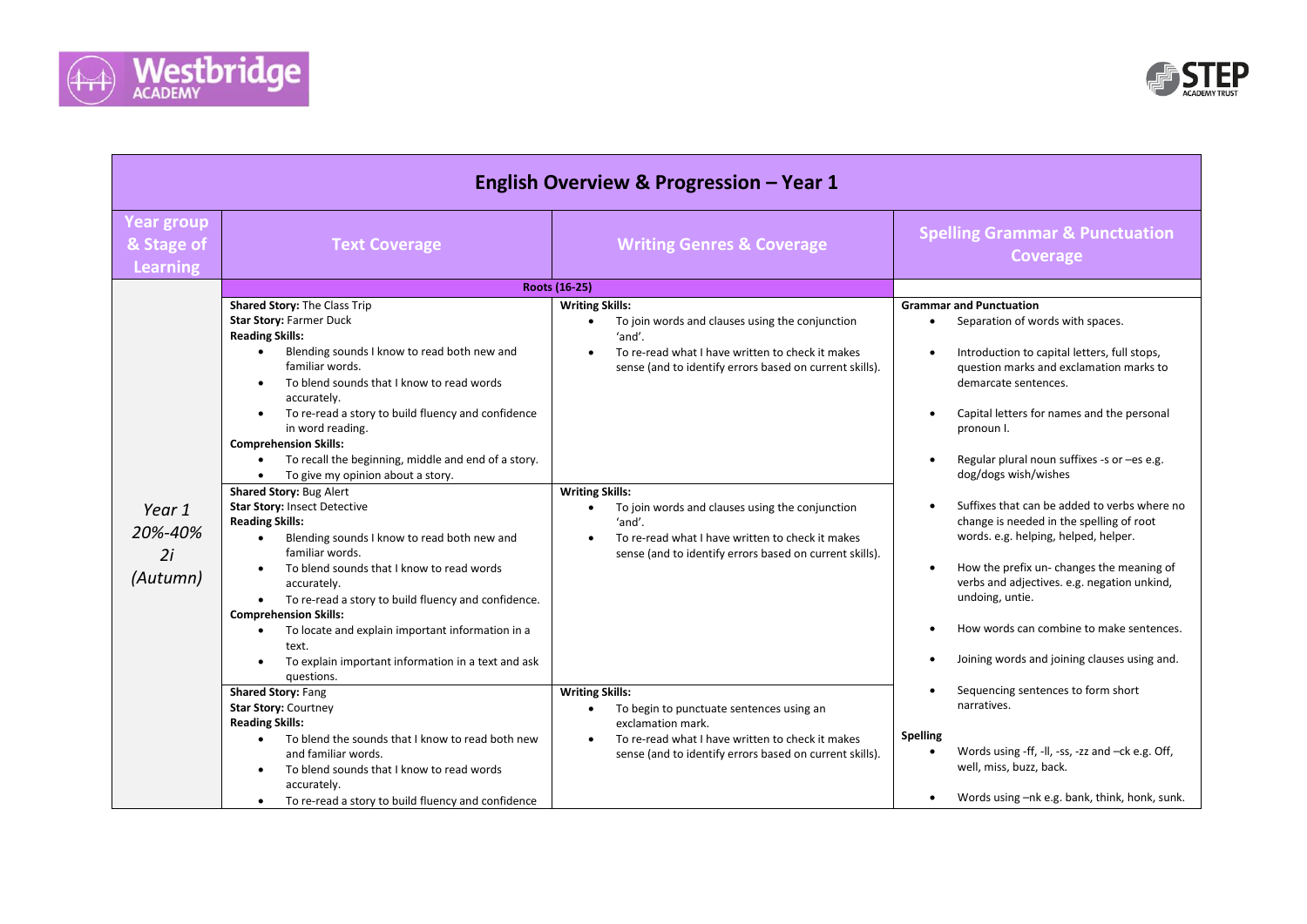



| <b>Comprehension Skills:</b>                                                                                                                                                                                                                                                                                                                                                                                                                                                                                                                                                                                                            |                                                                                                                                                                                                                                                                  |                                                                                                                                                                                                                                                                                                                                                                  |
|-----------------------------------------------------------------------------------------------------------------------------------------------------------------------------------------------------------------------------------------------------------------------------------------------------------------------------------------------------------------------------------------------------------------------------------------------------------------------------------------------------------------------------------------------------------------------------------------------------------------------------------------|------------------------------------------------------------------------------------------------------------------------------------------------------------------------------------------------------------------------------------------------------------------|------------------------------------------------------------------------------------------------------------------------------------------------------------------------------------------------------------------------------------------------------------------------------------------------------------------------------------------------------------------|
| To give my opinion about a story and explain why.<br>To discuss the main events of a story.                                                                                                                                                                                                                                                                                                                                                                                                                                                                                                                                             |                                                                                                                                                                                                                                                                  | The Division of words into Syllables. Each<br>syllable is like a 'beat' e.g. pocket, rabbit,<br>carrot, thunder, sunset.                                                                                                                                                                                                                                         |
| Shared Story: Pest in the Tent<br><b>Star Story: Pet Poems</b><br><b>Reading Skills:</b><br>To blend the sounds that I know to read words<br>$\bullet$<br>including '-ed' endings.<br>To blend sounds that I know to read words<br>$\bullet$<br>accurately including '-ed' endings.<br>To re-read a story to build fluency and confidence<br>$\bullet$<br>in word reading.<br><b>Comprehension Skills:</b><br>To listen to and discuss a wide range of poems.                                                                                                                                                                           | <b>Writing Skills:</b><br>To write a poetry.<br>$\bullet$<br>To re-read what I have written to check it makes<br>sense (and to identify errors based on the use of<br>exclamation marks)                                                                         | 'tch' words e.g. catch, fetch, kitchen, notch,<br>hutch.<br>-ve words. e.g. have, live, give.<br>Adding -s and -es to words. If the ending<br>sounds like /s/ then -s If the ending sounds<br>like /is/ then -es e.g. cats, dogs, spends, rocks,<br>catches.<br>Adding the endings -ing, -ed, and -er to verbs<br>e.g. hunting, hunted, hunter, buzzing, buzzed, |
| To show my understanding of poems read to me.<br>Shared Story: May I Borrow Your Ice Cream?<br>Star Story: Leon and Bob<br><b>Reading Skills:</b><br>To blend the sounds that I know to read words<br>$\bullet$<br>including '-ed' endings.<br>To blend sounds that I know to read words<br>$\bullet$<br>accurately including '-ed' endings.<br>To re-read a story to build fluency and confidence<br>$\bullet$<br>in word reading.<br><b>Comprehension Skills:</b><br>To discuss the main events of a story.<br>$\bullet$<br>To explain how a character is feeling using<br>evidence from the text.<br>Shared Story: The Noise Morning | <b>Writing Skills:</b><br>To use '-est' where no change in spelling is needed in<br>root words.<br>To re-read what I have written to check that it makes<br>$\bullet$<br>sense (and to improve my writing based on current<br>skills).<br><b>Writing Skills:</b> | buzzer, jumping, jumped, jumper.<br>Adding -er and -est e.g. grander, grandest,<br>fresher, freshest, quicker, quickest.<br>Phonemes/graphemes:<br>- ai, -oi/-ay, -oy<br>- a-e, e-e, i-e, o-e, u-e<br>- ar,<br>- ее, еа,<br>- er, ir, ur<br>$-00,00$<br>$-$ 0a, 0e, ou<br>- ow, ow, ue, ew                                                                       |
| Star Story: Can't You Sleep Little Bear<br><b>Reading Skills:</b><br>To blend the sounds that I know to read words<br>$\bullet$<br>including '-ed' and '-ing' endings.<br>To blend sounds that I know to read words<br>$\bullet$<br>accurately including '-ed' and '-ing' endings.<br>To re-read a story to build fluency and confidence.<br><b>Comprehension Skills:</b><br>To explain the key events of a story and why they<br>happened.                                                                                                                                                                                             | To use '-ing' for verbs where no change is spelling is<br>needed in root words.<br>Teacher to identify a previously taught skill to be<br>$\bullet$<br>reinforced (exclamation marks, using -est or joining<br>clauses with 'and').                              | - ie, igh<br>- or, ore, aw, au<br>- air<br>- ear,<br>- are<br>Words ending -y. e.g. very, happy, funny,<br>party, family.                                                                                                                                                                                                                                        |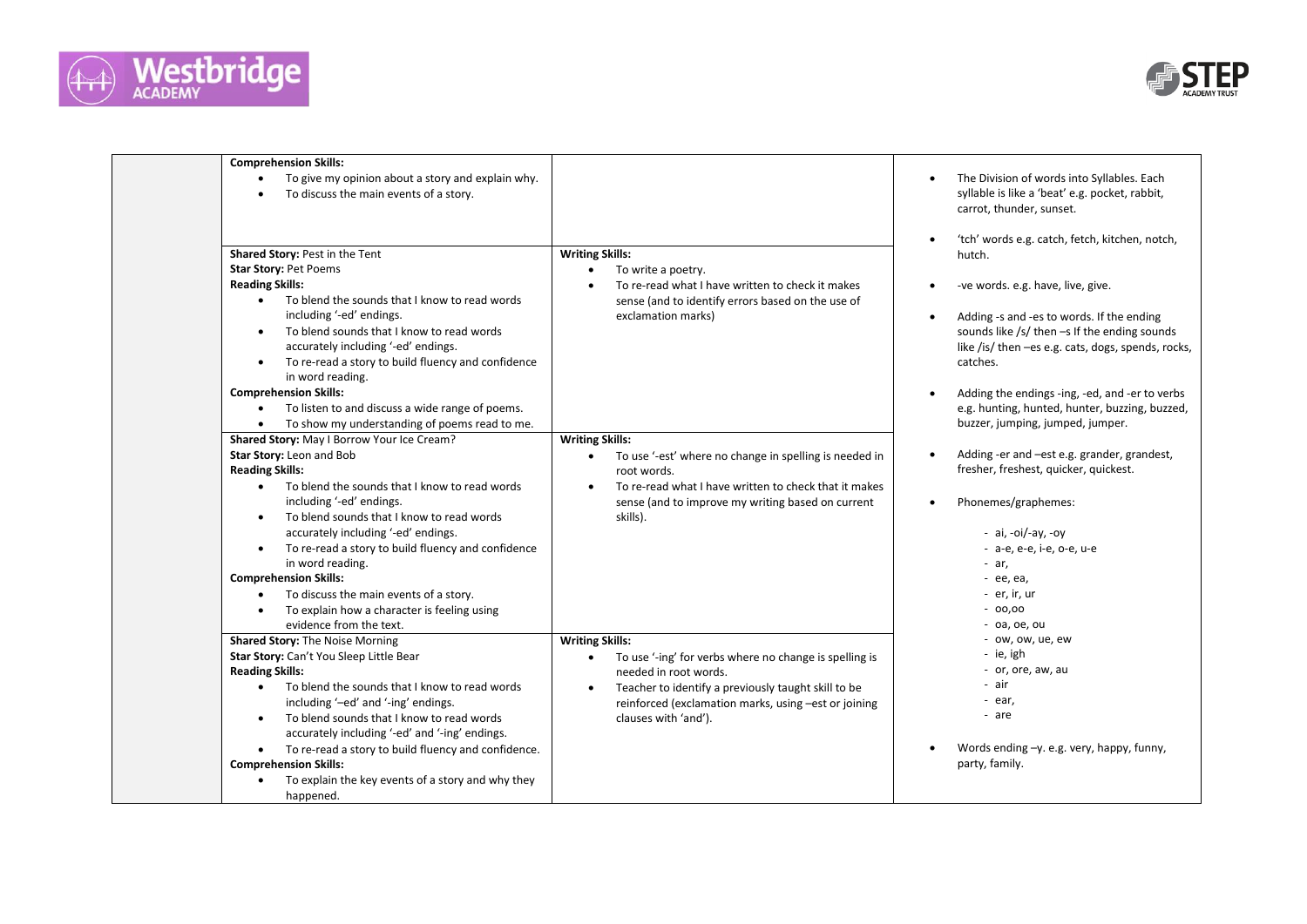



| To retell the main events of a story through<br>$\bullet$<br>performance.                                                                                                                                                                                                                                                                                                                                                                                                                                                                                                                                      |                                                                                                                                                                                                                                                                                           | -ph and -wh. e.g. dolphin, alphabet, phonics,<br>elephant, when, where, which, wheel, while.                                                                                                                                                                                                                                                                                                                                                                                                         |
|----------------------------------------------------------------------------------------------------------------------------------------------------------------------------------------------------------------------------------------------------------------------------------------------------------------------------------------------------------------------------------------------------------------------------------------------------------------------------------------------------------------------------------------------------------------------------------------------------------------|-------------------------------------------------------------------------------------------------------------------------------------------------------------------------------------------------------------------------------------------------------------------------------------------|------------------------------------------------------------------------------------------------------------------------------------------------------------------------------------------------------------------------------------------------------------------------------------------------------------------------------------------------------------------------------------------------------------------------------------------------------------------------------------------------------|
| <b>Shared Story: Hiccups</b><br>Star Story: The Hare and The Tortoise<br><b>Reading Skills:</b><br>To blend the sounds that I know to read words<br>$\bullet$<br>including '-ed' and '-ing' endings.<br>To blend sounds that I know to read words<br>$\bullet$<br>accurately including '-ed' and '-ing' endings.<br>To re-read a story to build fluency and confidence.<br>$\bullet$<br><b>Comprehension Skills:</b><br>To discuss the main theme of a story.<br>$\bullet$<br>To retell the story from a character's viewpoint<br>using role-play.<br>Shared Story: Fish In Class<br>Star Story: Franklin Frog | <b>Writing Skills:</b><br>To use an adjective to describe a noun.<br>$\bullet$<br>To use the ending '-ing' for verbs where no change is<br>$\bullet$<br>spelling is needed in root words.<br><b>Writing Skills:</b><br>To use the spelling rule of adding the 's' marker for<br>$\bullet$ | Using -k. e.g. Kent, sketch, kit, skin, frisky.<br>Adding the prefix -un. e.g. unhappy, undo,<br>unload, unfair, unlock.<br>Polysyllabic words. e.g. football, playground,<br>farmyard, bedroom, blackberry<br>Common exception words. e.g. the, a, do, to,<br>today, of, said, says, are, were, was, is, his,<br>has, I, you, your, they, be, he, me, she, we, no,<br>go, so, by, my, here, there, where, love, come,<br>some, one, once, ask, friend, school, put,<br>push, pull, fall, house, our |
| <b>Reading Skills:</b><br>To blend the sounds that I know to read words<br>$\bullet$<br>including '-ed' endings.<br>To blend sounds that I know to read words<br>$\bullet$<br>accurately including '-ed' endings.<br>To re-read a story to build fluency and confidence.<br><b>Comprehension Skills:</b><br>To identify and discuss key information in a<br>$\bullet$<br>nonfiction text.<br>To re-tell key information in a non-fiction text.<br>$\bullet$                                                                                                                                                    | plurals.<br>To use an adjective to describe a noun.<br>To begin to punctuate using exclamation marks.                                                                                                                                                                                     |                                                                                                                                                                                                                                                                                                                                                                                                                                                                                                      |
| Shared Story: Late!<br>Star Story: The Highway Rat<br><b>Reading Skills:</b><br>To blend the sounds that I know to read words<br>including '-ed' endings.<br>To read words accurately including '-ed' endings.<br>To re-read a story to build fluency and confidence.<br><b>Comprehension Skills:</b><br>To discuss the main themes in a story.<br>$\bullet$<br>To record the key events in a story in sequence.<br>$\bullet$                                                                                                                                                                                  | <b>Writing Skills:</b><br>To use '-est' where no change in spelling is needed in<br>$\bullet$<br>root words.<br>To use capital letters for names and the days of the<br>week.<br>To begin to punctuate sentences using an<br>$\bullet$<br>exclamation mark.                               |                                                                                                                                                                                                                                                                                                                                                                                                                                                                                                      |
| Shared Story: And Then What Happened?<br>Star Story: John Patrick Norman McHennessy<br><b>Reading Skills:</b>                                                                                                                                                                                                                                                                                                                                                                                                                                                                                                  | <b>Writing Skills:</b><br>To join clauses using the conjunction 'because'.<br>To use the words<br>who/what/where/when/why/how to ask questions.                                                                                                                                           |                                                                                                                                                                                                                                                                                                                                                                                                                                                                                                      |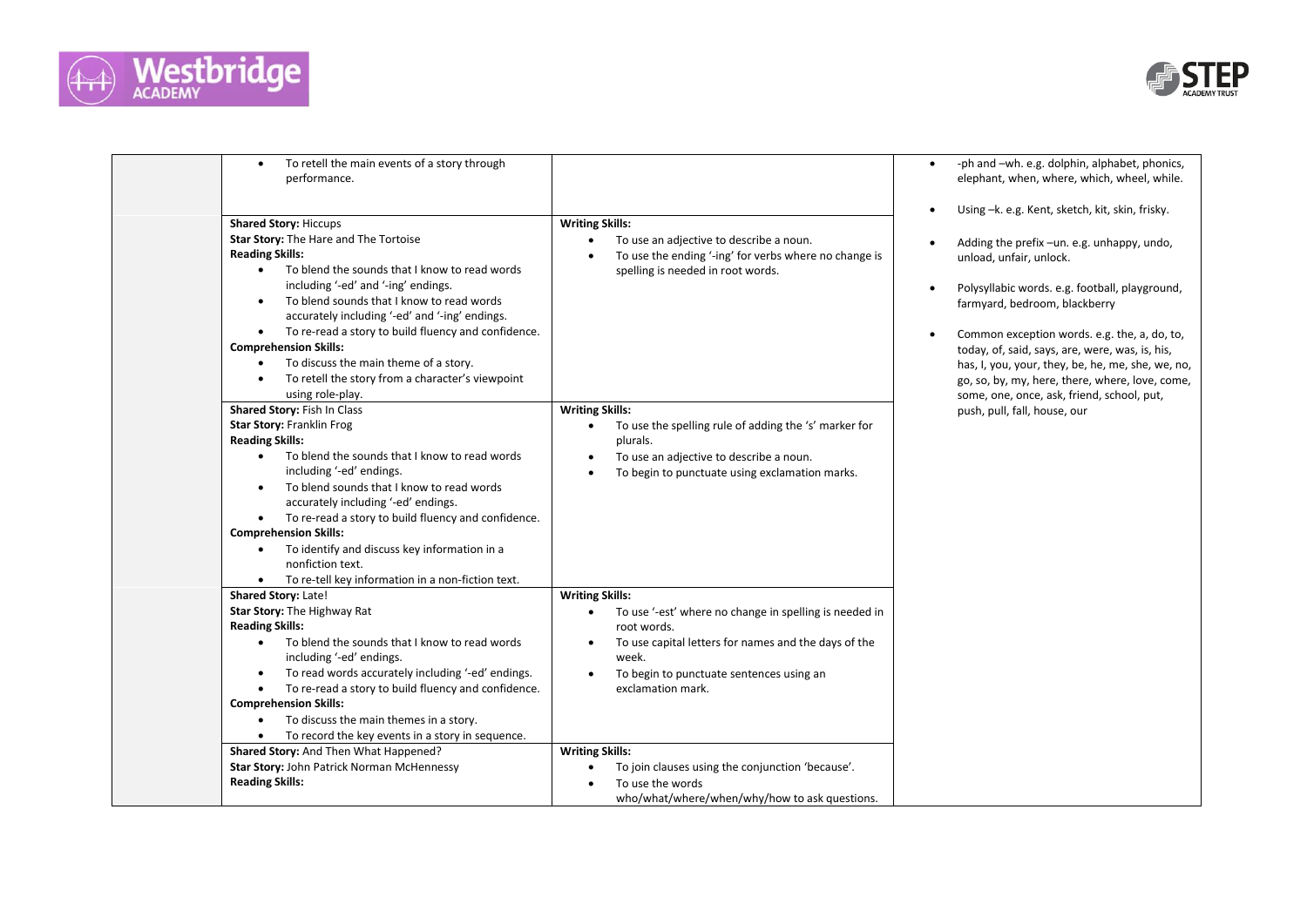



|                                      | To blend the sounds that I know to read words<br>$\bullet$<br>including '-er' endings.<br>To blend sounds that I know to read words<br>$\bullet$<br>accurately including '-er' endings.<br>To re-read a story to build fluency and confidence.<br>$\bullet$<br><b>Comprehension Skills:</b><br>To discuss the key events in a story in sequence.<br>$\bullet$<br>To identify how characters felt at different times<br>٠<br>during a story.                                                                                           | To begin to punctuate using a question mark.<br>To use a capital letter for the days of the week.<br>To use an adjective to describe a noun.                                                                      |  |
|--------------------------------------|---------------------------------------------------------------------------------------------------------------------------------------------------------------------------------------------------------------------------------------------------------------------------------------------------------------------------------------------------------------------------------------------------------------------------------------------------------------------------------------------------------------------------------------|-------------------------------------------------------------------------------------------------------------------------------------------------------------------------------------------------------------------|--|
|                                      |                                                                                                                                                                                                                                                                                                                                                                                                                                                                                                                                       | Roots (26-37)                                                                                                                                                                                                     |  |
|                                      | Shared Story: Let's Go Fishing<br>Star Story: Big Blue Whale<br><b>Reading Skills:</b><br>To blend the sounds that I know to read words<br>$\bullet$<br>including apostrophes.<br>To blend sounds that I know to read words<br>$\bullet$<br>accurately including apostrophes.<br>To re-read a story to build fluency and confidence<br>٠<br>in word reading.<br><b>Comprehension Skills:</b><br>To locate and explain important information in a<br>text using some features of a non-fiction text.<br>Shared Story: The Camping Trip | <b>Writing Skills:</b><br>To use adjectives to describe a noun.<br>To re-read what I have written to check that it makes<br>sense and to improve my writing based on current<br>skills.<br><b>Writing Skills:</b> |  |
| Year 1<br>41%-60%<br>2ii<br>(Spring) | Star Story: Three Billy Goats Gruff<br><b>Reading Skills:</b><br>To blend the sounds that I know to read words<br>$\bullet$<br>including apostrophes.<br>To blend sounds that I know to read words<br>$\bullet$<br>accurately including apostrophes.<br>To re-read a story to build fluency and confidence<br>$\bullet$<br>in word reading.<br><b>Comprehension Skills:</b><br>To recall and explain the main events in a story.<br>To discuss the setting in a story and how it affects<br>the characters.                           | To use the word endings '-er' and '-est' for<br>$\bullet$<br>comparison.<br>To use the words 'more' and 'most' for comparison.<br>To use the conjunction 'but' before the final<br>$\bullet$<br>comparison.       |  |
|                                      | Shared Story: Is There A Monster in the Lake?<br>Star Story: Shark in the Dark<br><b>Reading Skills:</b><br>To blend the sounds that I know to read words<br>$\bullet$<br>including apostrophes.<br>To blend sounds that I know to read words<br>accurately including apostrophes.                                                                                                                                                                                                                                                    | <b>Writing Skills:</b><br>To use the definite article (the), an adjective and a<br>noun to write a expanded Noun phrase.<br>Teacher to identify a previously taught skill to be<br>reinforced.                    |  |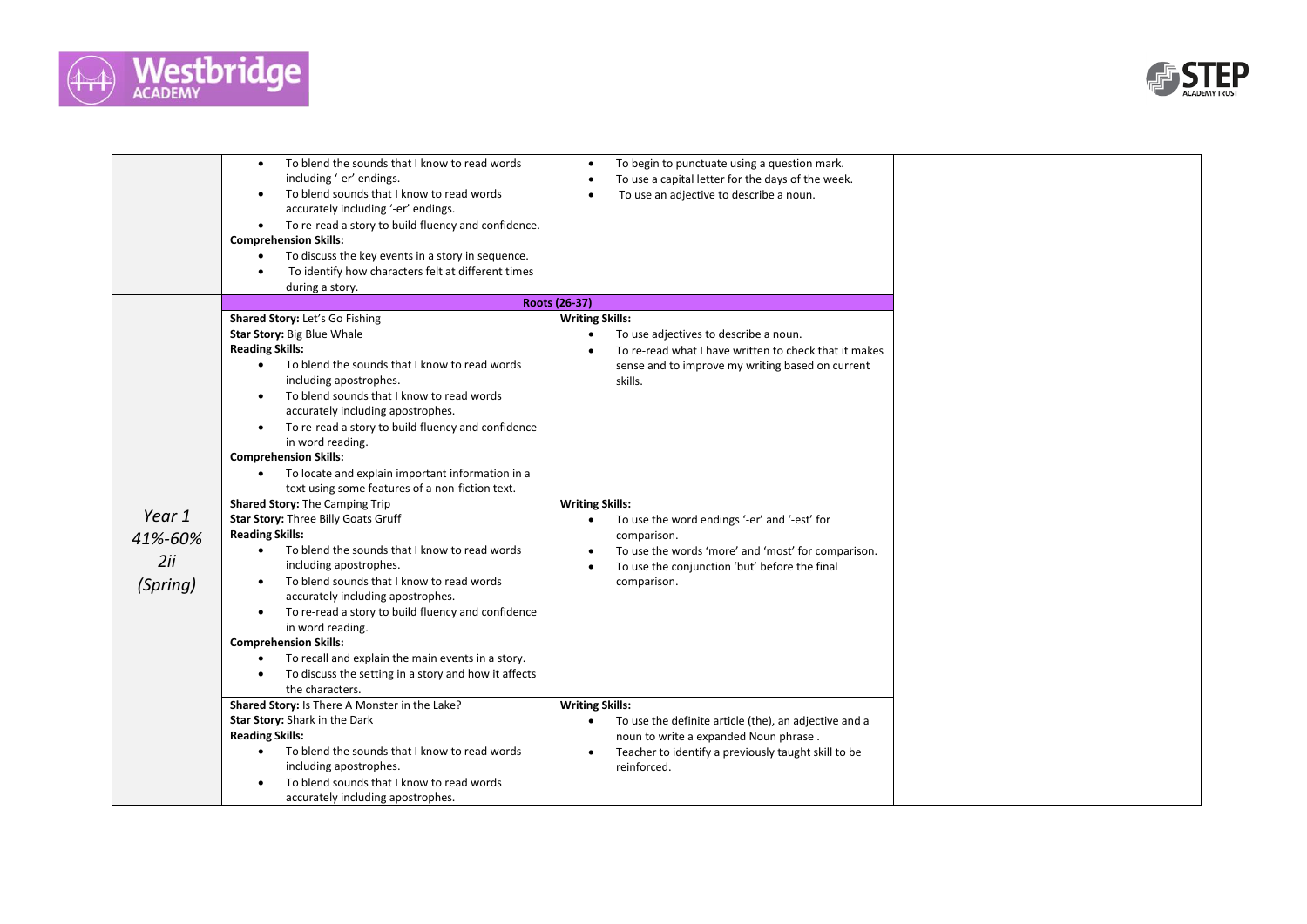



| To re-read a story to build fluency and confidence<br>$\bullet$<br>in word reading.<br><b>Comprehension Skills:</b><br>To show my understanding using evidence from<br>the text.<br>To discuss the main events of a story.<br>$\bullet$<br>Shared Story: Leaves Fall<br>Star Story: DK First Facts - Seasons<br><b>Reading Skills:</b><br>To blend the sounds that I know to read words<br>$\bullet$<br>accurately including words with 'ed' and '-ing'<br>suffixes.<br>To re-read a story to build fluency and confidence<br>in word reading.<br><b>Comprehension Skills:</b><br>To locate and explain important information in a<br>$\bullet$<br>text using some features of a non-fiction text. | <b>Writing Skills:</b><br>To use the conjunctions 'and' and 'because'.<br>$\bullet$<br>To use an apostrophe for the contracted form.<br>$\bullet$ |  |
|----------------------------------------------------------------------------------------------------------------------------------------------------------------------------------------------------------------------------------------------------------------------------------------------------------------------------------------------------------------------------------------------------------------------------------------------------------------------------------------------------------------------------------------------------------------------------------------------------------------------------------------------------------------------------------------------------|---------------------------------------------------------------------------------------------------------------------------------------------------|--|
| To give and justify an opinion of a text.<br>$\bullet$                                                                                                                                                                                                                                                                                                                                                                                                                                                                                                                                                                                                                                             |                                                                                                                                                   |  |
| <b>Shared Story: Cupcakes</b>                                                                                                                                                                                                                                                                                                                                                                                                                                                                                                                                                                                                                                                                      | <b>Writing Skills:</b>                                                                                                                            |  |
| Star Story: The Gingerbread Man                                                                                                                                                                                                                                                                                                                                                                                                                                                                                                                                                                                                                                                                    | To write commands using 'don't', an initial verb and<br>$\bullet$                                                                                 |  |
| <b>Reading Skills:</b>                                                                                                                                                                                                                                                                                                                                                                                                                                                                                                                                                                                                                                                                             | exclamation mark.                                                                                                                                 |  |
| To blend the sounds that I know to read words<br>$\bullet$                                                                                                                                                                                                                                                                                                                                                                                                                                                                                                                                                                                                                                         | To use an apostrophe for the contracted form.<br>$\bullet$                                                                                        |  |
| including /a-e/.                                                                                                                                                                                                                                                                                                                                                                                                                                                                                                                                                                                                                                                                                   | To use commas for a list.<br>$\bullet$                                                                                                            |  |
| To blend sounds that I know to read words<br>$\bullet$                                                                                                                                                                                                                                                                                                                                                                                                                                                                                                                                                                                                                                             |                                                                                                                                                   |  |
| accurately including /a-e/.                                                                                                                                                                                                                                                                                                                                                                                                                                                                                                                                                                                                                                                                        |                                                                                                                                                   |  |
| To re-read a story to build fluency and confidence<br>in word reading.                                                                                                                                                                                                                                                                                                                                                                                                                                                                                                                                                                                                                             |                                                                                                                                                   |  |
| <b>Comprehension Skills:</b>                                                                                                                                                                                                                                                                                                                                                                                                                                                                                                                                                                                                                                                                       |                                                                                                                                                   |  |
| To identify the main characters and the order in<br>$\bullet$                                                                                                                                                                                                                                                                                                                                                                                                                                                                                                                                                                                                                                      |                                                                                                                                                   |  |
| which they appear in the story.                                                                                                                                                                                                                                                                                                                                                                                                                                                                                                                                                                                                                                                                    |                                                                                                                                                   |  |
| To identify the sequence of events in a story.                                                                                                                                                                                                                                                                                                                                                                                                                                                                                                                                                                                                                                                     |                                                                                                                                                   |  |
| Shared Story: Ride a Bike                                                                                                                                                                                                                                                                                                                                                                                                                                                                                                                                                                                                                                                                          | <b>Writing Skills:</b>                                                                                                                            |  |
| Star Story: Mrs Armitage on Wheels                                                                                                                                                                                                                                                                                                                                                                                                                                                                                                                                                                                                                                                                 | To write expanded noun phrases using the words<br>$\bullet$                                                                                       |  |
| <b>Reading Skills:</b>                                                                                                                                                                                                                                                                                                                                                                                                                                                                                                                                                                                                                                                                             | 'the'/ 'his'/'hers'/'my'/'yours'/'theirs', an adjective                                                                                           |  |
| To blend the sounds that I know to read words<br>$\bullet$                                                                                                                                                                                                                                                                                                                                                                                                                                                                                                                                                                                                                                         | and a noun.                                                                                                                                       |  |
| including /i-e/ and contractions.                                                                                                                                                                                                                                                                                                                                                                                                                                                                                                                                                                                                                                                                  | Teacher to identify a previously taught skill to be<br>$\bullet$                                                                                  |  |
| To blend sounds that I know to read words<br>$\bullet$                                                                                                                                                                                                                                                                                                                                                                                                                                                                                                                                                                                                                                             | reinforced.                                                                                                                                       |  |
| accurately including /i-e/ and contractions.                                                                                                                                                                                                                                                                                                                                                                                                                                                                                                                                                                                                                                                       |                                                                                                                                                   |  |
| To re-read a story to build fluency and confidence                                                                                                                                                                                                                                                                                                                                                                                                                                                                                                                                                                                                                                                 |                                                                                                                                                   |  |
| in word reading.                                                                                                                                                                                                                                                                                                                                                                                                                                                                                                                                                                                                                                                                                   |                                                                                                                                                   |  |
| <b>Comprehension Skills:</b>                                                                                                                                                                                                                                                                                                                                                                                                                                                                                                                                                                                                                                                                       |                                                                                                                                                   |  |
| To recall the main events of a story.<br>$\bullet$                                                                                                                                                                                                                                                                                                                                                                                                                                                                                                                                                                                                                                                 |                                                                                                                                                   |  |
|                                                                                                                                                                                                                                                                                                                                                                                                                                                                                                                                                                                                                                                                                                    |                                                                                                                                                   |  |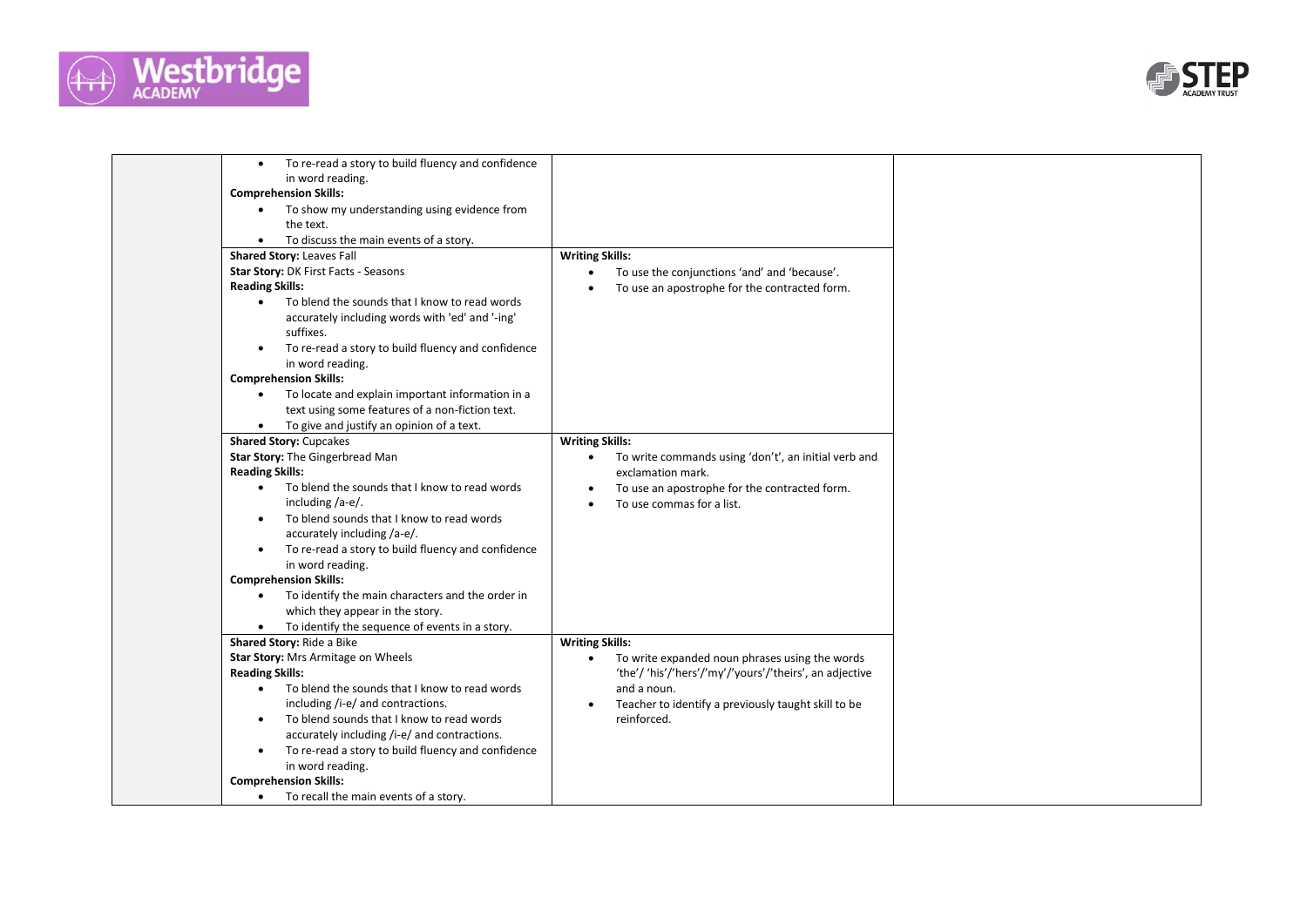



| To discuss why the author chose the order of the<br>sequence of events in a story.<br><b>Writing Skills:</b><br>Shared Story: Home with a Cold<br>Star Story: This Moose Belongs to Me<br>To use adjectives to describe nouns.<br><b>Reading Skills:</b><br>To use an apostrophe for the contracted form.<br>To blend the sounds that I know to read words<br>$\bullet$<br>To add the suffix 'ing' for verbs.<br>including /o-e/.<br>To blend sounds that I know to read words<br>$\bullet$<br>accurately including /o-e/.<br>To re-read a story to build fluency and confidence<br>$\bullet$<br>in word reading.<br><b>Comprehension Skills:</b><br>To give my opinion based on evidence from the<br>text.<br>To show my understanding using evidence from<br>the text.<br>Shared Story: Slippery Steps<br><b>Writing Skills:</b><br>Star Story: The Emperor's Egg<br>To use the definite article (the), an adjective and a<br>$\bullet$<br><b>Reading Skills:</b><br>noun to write an expanded noun phrase.<br>To blend the sounds that I know to read words<br>To use the suffixes '-er' and '-est for comparison.<br>$\bullet$<br>$\bullet$<br>including /y/.<br>To use commas for a list.<br>$\bullet$<br>To blend sounds that I know to read words<br>To write expanded noun phrases using the words<br>$\bullet$<br>accurately including /y/.<br>'the'/'his'/'her'/'my'/'your'/'their' a noun and an<br>To re-read a story to build fluency and confidence<br>adjective.<br>$\bullet$<br>in word reading.<br><b>Comprehension Skill</b><br>To locate and explain important information in a<br>text using some features of a non-fiction text.<br>To ask questions about a non-fiction text and<br>explore how and where to find answers.<br>Shared Story: The Ice Storm<br><b>Writing Skills:</b><br>Star Story: Winnie in Winter<br>To use adverbs to describe verbs.<br><b>Reading Skills:</b><br>To re-read what I have written to check it makes<br>$\bullet$<br>To blend the sounds that I know to read words<br>sense (and to identify errors based on current skills).<br>$\bullet$<br>including 'soft c'.<br>Teacher to identify a previously taught skill to be<br>To recognise familiar words.<br>reinforced.<br>To blend sounds that I know to read words<br>$\bullet$<br>accurately including 'soft c'.<br>To re-read a story to build fluency and confidence<br>in word reading.<br><b>Comprehension Skills:</b><br>To describe the characters in a story.<br>$\bullet$ |  |  |
|----------------------------------------------------------------------------------------------------------------------------------------------------------------------------------------------------------------------------------------------------------------------------------------------------------------------------------------------------------------------------------------------------------------------------------------------------------------------------------------------------------------------------------------------------------------------------------------------------------------------------------------------------------------------------------------------------------------------------------------------------------------------------------------------------------------------------------------------------------------------------------------------------------------------------------------------------------------------------------------------------------------------------------------------------------------------------------------------------------------------------------------------------------------------------------------------------------------------------------------------------------------------------------------------------------------------------------------------------------------------------------------------------------------------------------------------------------------------------------------------------------------------------------------------------------------------------------------------------------------------------------------------------------------------------------------------------------------------------------------------------------------------------------------------------------------------------------------------------------------------------------------------------------------------------------------------------------------------------------------------------------------------------------------------------------------------------------------------------------------------------------------------------------------------------------------------------------------------------------------------------------------------------------------------------------------------------------------------------------------------------------------------------------------------------------------------------------------------------------------------|--|--|
|                                                                                                                                                                                                                                                                                                                                                                                                                                                                                                                                                                                                                                                                                                                                                                                                                                                                                                                                                                                                                                                                                                                                                                                                                                                                                                                                                                                                                                                                                                                                                                                                                                                                                                                                                                                                                                                                                                                                                                                                                                                                                                                                                                                                                                                                                                                                                                                                                                                                                              |  |  |
|                                                                                                                                                                                                                                                                                                                                                                                                                                                                                                                                                                                                                                                                                                                                                                                                                                                                                                                                                                                                                                                                                                                                                                                                                                                                                                                                                                                                                                                                                                                                                                                                                                                                                                                                                                                                                                                                                                                                                                                                                                                                                                                                                                                                                                                                                                                                                                                                                                                                                              |  |  |
|                                                                                                                                                                                                                                                                                                                                                                                                                                                                                                                                                                                                                                                                                                                                                                                                                                                                                                                                                                                                                                                                                                                                                                                                                                                                                                                                                                                                                                                                                                                                                                                                                                                                                                                                                                                                                                                                                                                                                                                                                                                                                                                                                                                                                                                                                                                                                                                                                                                                                              |  |  |
|                                                                                                                                                                                                                                                                                                                                                                                                                                                                                                                                                                                                                                                                                                                                                                                                                                                                                                                                                                                                                                                                                                                                                                                                                                                                                                                                                                                                                                                                                                                                                                                                                                                                                                                                                                                                                                                                                                                                                                                                                                                                                                                                                                                                                                                                                                                                                                                                                                                                                              |  |  |
|                                                                                                                                                                                                                                                                                                                                                                                                                                                                                                                                                                                                                                                                                                                                                                                                                                                                                                                                                                                                                                                                                                                                                                                                                                                                                                                                                                                                                                                                                                                                                                                                                                                                                                                                                                                                                                                                                                                                                                                                                                                                                                                                                                                                                                                                                                                                                                                                                                                                                              |  |  |
|                                                                                                                                                                                                                                                                                                                                                                                                                                                                                                                                                                                                                                                                                                                                                                                                                                                                                                                                                                                                                                                                                                                                                                                                                                                                                                                                                                                                                                                                                                                                                                                                                                                                                                                                                                                                                                                                                                                                                                                                                                                                                                                                                                                                                                                                                                                                                                                                                                                                                              |  |  |
|                                                                                                                                                                                                                                                                                                                                                                                                                                                                                                                                                                                                                                                                                                                                                                                                                                                                                                                                                                                                                                                                                                                                                                                                                                                                                                                                                                                                                                                                                                                                                                                                                                                                                                                                                                                                                                                                                                                                                                                                                                                                                                                                                                                                                                                                                                                                                                                                                                                                                              |  |  |
|                                                                                                                                                                                                                                                                                                                                                                                                                                                                                                                                                                                                                                                                                                                                                                                                                                                                                                                                                                                                                                                                                                                                                                                                                                                                                                                                                                                                                                                                                                                                                                                                                                                                                                                                                                                                                                                                                                                                                                                                                                                                                                                                                                                                                                                                                                                                                                                                                                                                                              |  |  |
|                                                                                                                                                                                                                                                                                                                                                                                                                                                                                                                                                                                                                                                                                                                                                                                                                                                                                                                                                                                                                                                                                                                                                                                                                                                                                                                                                                                                                                                                                                                                                                                                                                                                                                                                                                                                                                                                                                                                                                                                                                                                                                                                                                                                                                                                                                                                                                                                                                                                                              |  |  |
|                                                                                                                                                                                                                                                                                                                                                                                                                                                                                                                                                                                                                                                                                                                                                                                                                                                                                                                                                                                                                                                                                                                                                                                                                                                                                                                                                                                                                                                                                                                                                                                                                                                                                                                                                                                                                                                                                                                                                                                                                                                                                                                                                                                                                                                                                                                                                                                                                                                                                              |  |  |
|                                                                                                                                                                                                                                                                                                                                                                                                                                                                                                                                                                                                                                                                                                                                                                                                                                                                                                                                                                                                                                                                                                                                                                                                                                                                                                                                                                                                                                                                                                                                                                                                                                                                                                                                                                                                                                                                                                                                                                                                                                                                                                                                                                                                                                                                                                                                                                                                                                                                                              |  |  |
|                                                                                                                                                                                                                                                                                                                                                                                                                                                                                                                                                                                                                                                                                                                                                                                                                                                                                                                                                                                                                                                                                                                                                                                                                                                                                                                                                                                                                                                                                                                                                                                                                                                                                                                                                                                                                                                                                                                                                                                                                                                                                                                                                                                                                                                                                                                                                                                                                                                                                              |  |  |
|                                                                                                                                                                                                                                                                                                                                                                                                                                                                                                                                                                                                                                                                                                                                                                                                                                                                                                                                                                                                                                                                                                                                                                                                                                                                                                                                                                                                                                                                                                                                                                                                                                                                                                                                                                                                                                                                                                                                                                                                                                                                                                                                                                                                                                                                                                                                                                                                                                                                                              |  |  |
|                                                                                                                                                                                                                                                                                                                                                                                                                                                                                                                                                                                                                                                                                                                                                                                                                                                                                                                                                                                                                                                                                                                                                                                                                                                                                                                                                                                                                                                                                                                                                                                                                                                                                                                                                                                                                                                                                                                                                                                                                                                                                                                                                                                                                                                                                                                                                                                                                                                                                              |  |  |
|                                                                                                                                                                                                                                                                                                                                                                                                                                                                                                                                                                                                                                                                                                                                                                                                                                                                                                                                                                                                                                                                                                                                                                                                                                                                                                                                                                                                                                                                                                                                                                                                                                                                                                                                                                                                                                                                                                                                                                                                                                                                                                                                                                                                                                                                                                                                                                                                                                                                                              |  |  |
|                                                                                                                                                                                                                                                                                                                                                                                                                                                                                                                                                                                                                                                                                                                                                                                                                                                                                                                                                                                                                                                                                                                                                                                                                                                                                                                                                                                                                                                                                                                                                                                                                                                                                                                                                                                                                                                                                                                                                                                                                                                                                                                                                                                                                                                                                                                                                                                                                                                                                              |  |  |
|                                                                                                                                                                                                                                                                                                                                                                                                                                                                                                                                                                                                                                                                                                                                                                                                                                                                                                                                                                                                                                                                                                                                                                                                                                                                                                                                                                                                                                                                                                                                                                                                                                                                                                                                                                                                                                                                                                                                                                                                                                                                                                                                                                                                                                                                                                                                                                                                                                                                                              |  |  |
|                                                                                                                                                                                                                                                                                                                                                                                                                                                                                                                                                                                                                                                                                                                                                                                                                                                                                                                                                                                                                                                                                                                                                                                                                                                                                                                                                                                                                                                                                                                                                                                                                                                                                                                                                                                                                                                                                                                                                                                                                                                                                                                                                                                                                                                                                                                                                                                                                                                                                              |  |  |
|                                                                                                                                                                                                                                                                                                                                                                                                                                                                                                                                                                                                                                                                                                                                                                                                                                                                                                                                                                                                                                                                                                                                                                                                                                                                                                                                                                                                                                                                                                                                                                                                                                                                                                                                                                                                                                                                                                                                                                                                                                                                                                                                                                                                                                                                                                                                                                                                                                                                                              |  |  |
|                                                                                                                                                                                                                                                                                                                                                                                                                                                                                                                                                                                                                                                                                                                                                                                                                                                                                                                                                                                                                                                                                                                                                                                                                                                                                                                                                                                                                                                                                                                                                                                                                                                                                                                                                                                                                                                                                                                                                                                                                                                                                                                                                                                                                                                                                                                                                                                                                                                                                              |  |  |
|                                                                                                                                                                                                                                                                                                                                                                                                                                                                                                                                                                                                                                                                                                                                                                                                                                                                                                                                                                                                                                                                                                                                                                                                                                                                                                                                                                                                                                                                                                                                                                                                                                                                                                                                                                                                                                                                                                                                                                                                                                                                                                                                                                                                                                                                                                                                                                                                                                                                                              |  |  |
|                                                                                                                                                                                                                                                                                                                                                                                                                                                                                                                                                                                                                                                                                                                                                                                                                                                                                                                                                                                                                                                                                                                                                                                                                                                                                                                                                                                                                                                                                                                                                                                                                                                                                                                                                                                                                                                                                                                                                                                                                                                                                                                                                                                                                                                                                                                                                                                                                                                                                              |  |  |
|                                                                                                                                                                                                                                                                                                                                                                                                                                                                                                                                                                                                                                                                                                                                                                                                                                                                                                                                                                                                                                                                                                                                                                                                                                                                                                                                                                                                                                                                                                                                                                                                                                                                                                                                                                                                                                                                                                                                                                                                                                                                                                                                                                                                                                                                                                                                                                                                                                                                                              |  |  |
|                                                                                                                                                                                                                                                                                                                                                                                                                                                                                                                                                                                                                                                                                                                                                                                                                                                                                                                                                                                                                                                                                                                                                                                                                                                                                                                                                                                                                                                                                                                                                                                                                                                                                                                                                                                                                                                                                                                                                                                                                                                                                                                                                                                                                                                                                                                                                                                                                                                                                              |  |  |
|                                                                                                                                                                                                                                                                                                                                                                                                                                                                                                                                                                                                                                                                                                                                                                                                                                                                                                                                                                                                                                                                                                                                                                                                                                                                                                                                                                                                                                                                                                                                                                                                                                                                                                                                                                                                                                                                                                                                                                                                                                                                                                                                                                                                                                                                                                                                                                                                                                                                                              |  |  |
|                                                                                                                                                                                                                                                                                                                                                                                                                                                                                                                                                                                                                                                                                                                                                                                                                                                                                                                                                                                                                                                                                                                                                                                                                                                                                                                                                                                                                                                                                                                                                                                                                                                                                                                                                                                                                                                                                                                                                                                                                                                                                                                                                                                                                                                                                                                                                                                                                                                                                              |  |  |
|                                                                                                                                                                                                                                                                                                                                                                                                                                                                                                                                                                                                                                                                                                                                                                                                                                                                                                                                                                                                                                                                                                                                                                                                                                                                                                                                                                                                                                                                                                                                                                                                                                                                                                                                                                                                                                                                                                                                                                                                                                                                                                                                                                                                                                                                                                                                                                                                                                                                                              |  |  |
|                                                                                                                                                                                                                                                                                                                                                                                                                                                                                                                                                                                                                                                                                                                                                                                                                                                                                                                                                                                                                                                                                                                                                                                                                                                                                                                                                                                                                                                                                                                                                                                                                                                                                                                                                                                                                                                                                                                                                                                                                                                                                                                                                                                                                                                                                                                                                                                                                                                                                              |  |  |
|                                                                                                                                                                                                                                                                                                                                                                                                                                                                                                                                                                                                                                                                                                                                                                                                                                                                                                                                                                                                                                                                                                                                                                                                                                                                                                                                                                                                                                                                                                                                                                                                                                                                                                                                                                                                                                                                                                                                                                                                                                                                                                                                                                                                                                                                                                                                                                                                                                                                                              |  |  |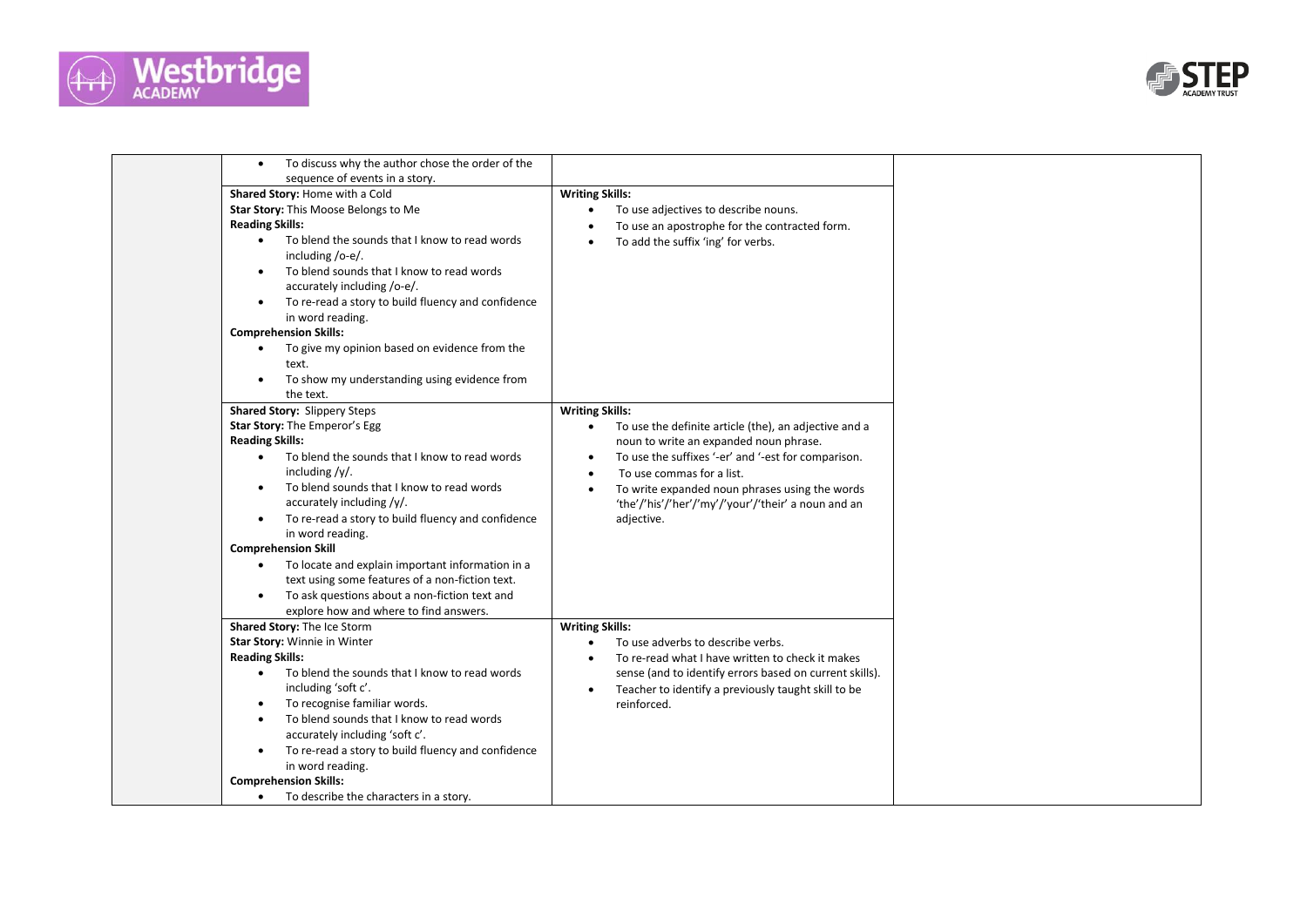



| To give my opinion based on evidence from the<br>$\bullet$<br>text. |                                                                  |  |
|---------------------------------------------------------------------|------------------------------------------------------------------|--|
| Shared Story: Did That Tree Eat My Kite                             | <b>Writing Skills:</b>                                           |  |
| <b>Star Story: Stuck</b>                                            | To use the conjunction 'when'.<br>$\bullet$                      |  |
| <b>Reading Skills:</b>                                              | To write expanded noun phrases using the words                   |  |
| To blend the sounds that I know to read words.<br>$\bullet$         | 'the'/'his'/'her'/'my'/'your'/'their' a noun and an              |  |
| To blend sounds that I know to read words                           | adjective.                                                       |  |
| accurately.                                                         |                                                                  |  |
| To re-read a story to build fluency and confidence<br>$\bullet$     |                                                                  |  |
| in word reading.                                                    |                                                                  |  |
| <b>Comprehension Skills:</b>                                        |                                                                  |  |
| To identify the sequence of events in a story.<br>$\bullet$         |                                                                  |  |
| To discuss why the author has sequenced the story                   |                                                                  |  |
| events in this order.                                               |                                                                  |  |
| Shared Story: Who is Alfred?                                        | <b>Writing Skills:</b>                                           |  |
| <b>Star Story: Tuesday</b>                                          | To begin my questions with 'who', 'what', 'where',<br>$\bullet$  |  |
| <b>Reading Skills:</b>                                              | 'when', 'why', 'how' or 'did' and to use a question              |  |
| To blend the sounds that I know to read words<br>$\bullet$          | mark.                                                            |  |
| including/wh/.                                                      | To use the spelling rule of adding the 's' and 'es' as           |  |
| To blend sounds that I know to read words                           | the plural marker to show there is more than one                 |  |
| accurately including /wh/.                                          | noun.                                                            |  |
| To re-read a story to build fluency and confidence<br>$\bullet$     | To use the words 'first', 'next' and 'then' as time<br>$\bullet$ |  |
| in word reading.                                                    | connectives.                                                     |  |
| <b>Comprehension Skills:</b>                                        | To begin to punctuate sentences using an                         |  |
| To give my opinion based on evidence from the<br>$\bullet$<br>text. | exclamation mark.                                                |  |
| To explain the importance of question words to                      |                                                                  |  |
| understand a story.                                                 |                                                                  |  |
| Shared Story: Planting Seeds in May                                 | <b>Writing Skills:</b>                                           |  |
| Star Story: Camille and the Sunflowers                              | To use the conjunction 'because' to provide my own<br>$\bullet$  |  |
| <b>Reading Skills:</b>                                              | opinion.                                                         |  |
| To blend sounds that I know to read words.<br>$\bullet$             | To use interesting adjectives to describe emotions.              |  |
| To blend sounds that I know to read words                           |                                                                  |  |
| accurately.                                                         |                                                                  |  |
| To re-read a story to build fluency and confidence                  |                                                                  |  |
| in word reading.                                                    |                                                                  |  |
| <b>Comprehension Skills:</b>                                        |                                                                  |  |
| To recall the main events of a story.<br>$\bullet$                  |                                                                  |  |
| To give my opinion based on evidence from the                       |                                                                  |  |
| text.                                                               |                                                                  |  |
|                                                                     | Roots (38-48)                                                    |  |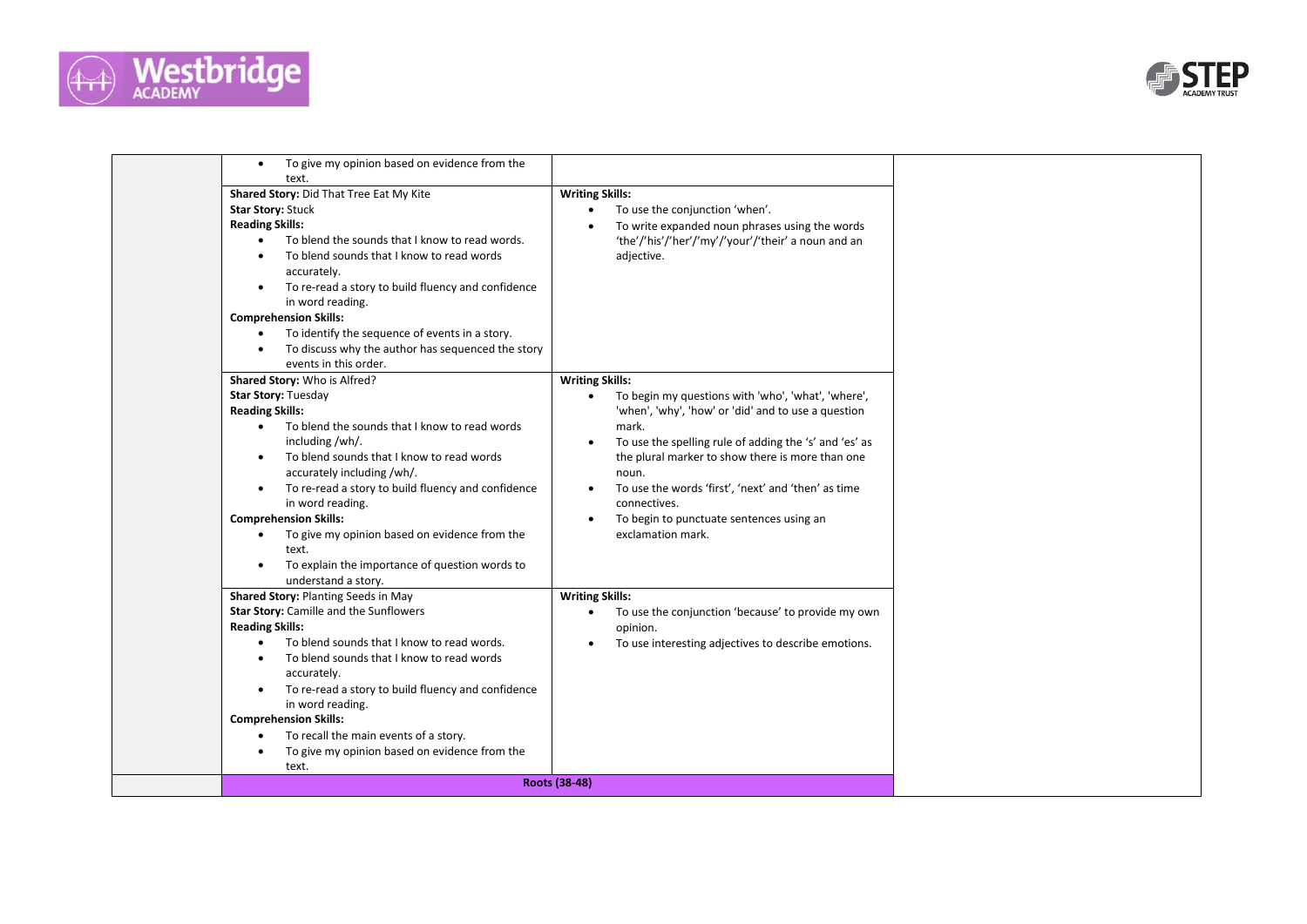



|                    | Shared Story: The Land of the Midnight Sun<br>Star Story: Collin's Children's Picture Atlas<br><b>Reading Skills:</b><br>To blend the sounds that I know to read accurately<br>$\bullet$<br>including /aw/.<br>To re-read a story to build fluency and confidence<br>$\bullet$<br>in word reading.<br><b>Comprehension Skills:</b><br>To recognise the features of a non-fiction text.<br>To use and show my understanding of the features<br>of a non-fiction text. | <b>Writing Skills:</b><br>To write expanded noun phrases using the words:<br>'the'/'his'/'her'/'my'/'your'/ 'their' an adjective and<br>a noun.<br>To use adjectives for description.                                                                |  |
|--------------------|----------------------------------------------------------------------------------------------------------------------------------------------------------------------------------------------------------------------------------------------------------------------------------------------------------------------------------------------------------------------------------------------------------------------------------------------------------------------|------------------------------------------------------------------------------------------------------------------------------------------------------------------------------------------------------------------------------------------------------|--|
|                    | Shared Story: The Three Wishes<br>Star Story: The Frog Prince<br><b>Reading Skills:</b>                                                                                                                                                                                                                                                                                                                                                                              | <b>Writing Skills:</b><br>To use adverbs to describe verbs.<br>To use an apostrophe for the contraction of 'I am' to                                                                                                                                 |  |
| Year 1<br>61%-80%+ | To blend the sounds that I know to read<br>$\bullet$<br>accurately. including /th/.<br>To re-read a story to build fluency and confidence<br>$\bullet$<br>in word reading.<br><b>Comprehension Skills:</b><br>To recognise the features of a fairy story.<br>To recognise the features of a fairy story in the<br>$\bullet$                                                                                                                                          | T'm'.<br>Teacher to identify a previously taught skill to be<br>reinforced (expanded noun phrases or adjectives).                                                                                                                                    |  |
| 3iii<br>(Summer)   | order they occur.<br>Shared Story: The Artists of Benin City<br>Star Story: Degas and the Little Dancer<br><b>Reading Skills:</b>                                                                                                                                                                                                                                                                                                                                    | <b>Writing Skills:</b><br>To use the preposition 'if' appropriately.<br>$\bullet$<br>To use the suffix '-ed' for the past tense of verbs.                                                                                                            |  |
|                    | To blend the sounds that I know to read accurately<br>including/qu/.<br>To re-read a story to build fluency and confidence<br>$\bullet$<br>in word reading.<br><b>Comprehension Skills:</b>                                                                                                                                                                                                                                                                          | Teacher to identify a previously taught skill to be<br>$\bullet$<br>reinforced (using adverbs to describe verbs).                                                                                                                                    |  |
|                    | To retell the story in the correct sequence.<br>To give my opinion based on evidence from the<br>$\bullet$<br>text.                                                                                                                                                                                                                                                                                                                                                  |                                                                                                                                                                                                                                                      |  |
|                    | Shared Story: Anansi, the Spider<br>Star Story: The Day the Rains Fell<br><b>Reading Skills:</b><br>To blend the sounds that I know to read accurately<br>$\bullet$<br>including /ight/ and /ould/.<br>To re-read a story to build fluency and confidence<br>$\bullet$<br>in word reading.<br><b>Comprehension Skills:</b>                                                                                                                                           | <b>Writing Skills:</b><br>To use adjectives using the suffix '-ful'.<br>To use the preposition 'if' appropriately.<br>$\bullet$<br>Teacher to identify a previously taught skill to be<br>$\bullet$<br>reinforced (the use of the preposition 'if'). |  |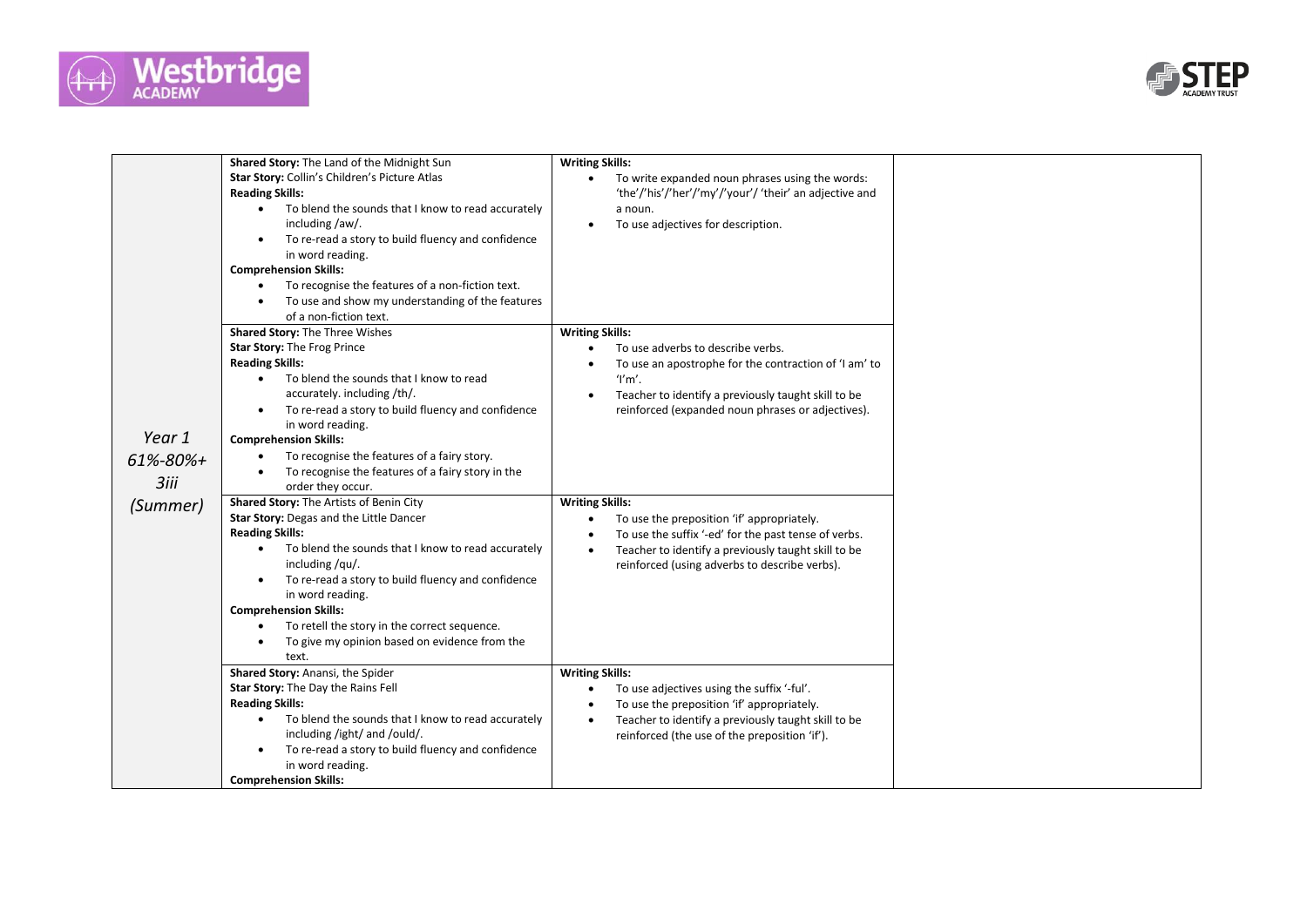



| To show my understanding using evidence from<br>$\bullet$<br>the text.                                                                                                                                                                                                                                                                                                                                                        |                                                                                                                                                                                                                                          |  |
|-------------------------------------------------------------------------------------------------------------------------------------------------------------------------------------------------------------------------------------------------------------------------------------------------------------------------------------------------------------------------------------------------------------------------------|------------------------------------------------------------------------------------------------------------------------------------------------------------------------------------------------------------------------------------------|--|
| Shared Story: A Farm in China                                                                                                                                                                                                                                                                                                                                                                                                 | <b>Writing Skills:</b>                                                                                                                                                                                                                   |  |
| Star Story: The Magic Paintbrush<br><b>Reading Skills:</b><br>To blend the sounds that I know to read accurately<br>$\bullet$<br>including /oo/.                                                                                                                                                                                                                                                                              | To use an apostrophe to show possession (singular).<br>$\bullet$<br>Teacher to identify a previously taught skill to be<br>reinforced (roots 38-41).                                                                                     |  |
| To re-read a story to build fluency and confidence<br>$\bullet$<br>in word reading.                                                                                                                                                                                                                                                                                                                                           |                                                                                                                                                                                                                                          |  |
| <b>Comprehension Skills:</b><br>To retell the story in the correct sequence.<br>$\bullet$                                                                                                                                                                                                                                                                                                                                     |                                                                                                                                                                                                                                          |  |
| To give my opinion based on evidence from the<br>٠<br>text.                                                                                                                                                                                                                                                                                                                                                                   |                                                                                                                                                                                                                                          |  |
| Shared Story: Woo Zen, A Cinderella Story<br>Star Story: Red Riding Hood<br><b>Reading Skills:</b>                                                                                                                                                                                                                                                                                                                            | <b>Writing Skills:</b><br>To begin to punctuate using exclamation marks and<br>$\bullet$<br>question marks.                                                                                                                              |  |
| To blend the sounds that I know to read accurately<br>$\bullet$<br>including $\frac{z}{$ .<br>To re-read a story to build fluency and confidence<br>$\bullet$<br>in word reading.                                                                                                                                                                                                                                             | To write expanded noun phrases using the words<br>'the'/'his'/'her'/'my'/'your'/'their'/'our', an adjective<br>and a noun.                                                                                                               |  |
| <b>Comprehension Skills:</b><br>To recognise the features of a fairy story.<br>$\bullet$<br>To find and identify the features of a fairy story.<br>$\bullet$                                                                                                                                                                                                                                                                  |                                                                                                                                                                                                                                          |  |
| Shared Story: A Trip to the Inca Kingdom<br><b>Star Story: Volcanoes</b><br><b>Reading Skills:</b><br>To blend the sounds that I know to read<br>$\bullet$<br>accurately. including /oa/ and /ow/.<br>To re-read a story to build fluency and confidence<br>in word reading.<br><b>Comprehension Skills:</b><br>To recognise the features of a non-fiction text.<br>$\bullet$<br>To show my understanding using evidence from | <b>Writing Skills:</b><br>To use adverbs to describe verbs.<br>$\bullet$<br>Teacher to identify a previously taught skill to be<br>$\bullet$<br>reinforced (roots 38-43).                                                                |  |
| the text.<br>Shared Story: The Magic Lake                                                                                                                                                                                                                                                                                                                                                                                     | <b>Writing Skills:</b>                                                                                                                                                                                                                   |  |
| Star Story: How to Live Forever<br><b>Reading Skills:</b><br>To blend the sounds that I know to read accurately<br>$\bullet$<br>including $/x/$ .<br>To re-read a story to build fluency and confidence<br>$\bullet$<br>in word reading.<br><b>Comprehension Skills:</b>                                                                                                                                                      | To use the suffix '-ed' for the past tense.<br>$\bullet$<br>To use an apostrophe for it's as a contraction for 'it<br>$\bullet$<br>is'.<br>Teacher to identify a previously taught skill to be<br>$\bullet$<br>reinforced (roots 38-45). |  |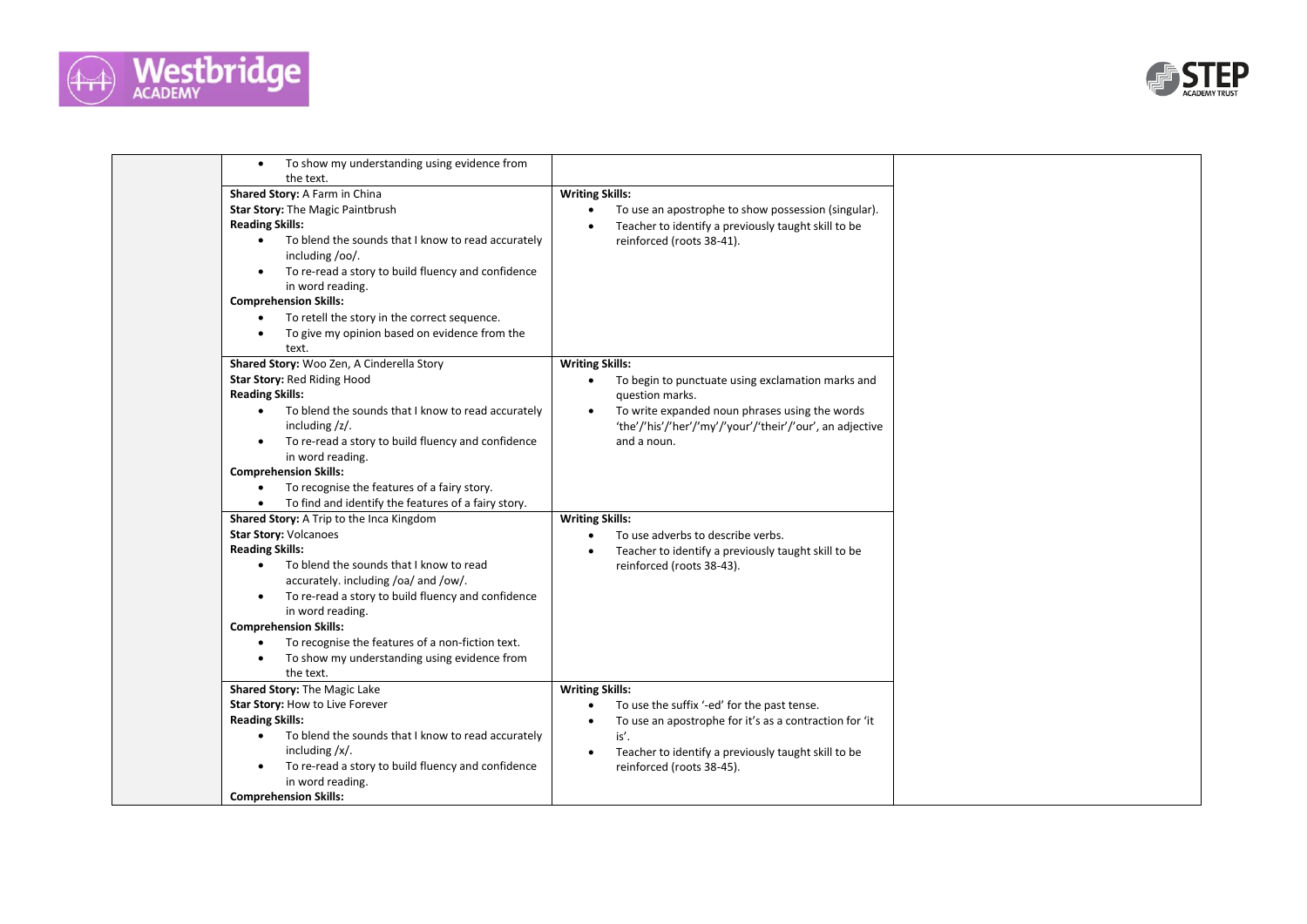



| text.<br>To give my opinion based on evidence from the<br>$\bullet$<br>text.<br>Shared Story: Pen Pals in the USA<br><b>Writing Skills:</b><br>Star Story: The Jolly Postman<br>To use adverbs to describe verbs.<br><b>Reading Skills:</b><br>To use an apostrophe to show possession (singular).<br>To blend the sounds that I know to read accurately<br>$\bullet$<br>To write commands.<br>including /oo/.<br>To use commas for a list.<br>$\bullet$<br>To re-read a story to build fluency and confidence<br>in word reading.<br><b>Comprehension Skills:</b><br>To recall the main events of a story.<br>$\bullet$<br>To recognise and understand the features of<br>different letters.<br>Shared Story: How Turtle Flew South for the Winter<br><b>Writing Skills:</b><br>Star Story: One Tiny Turtle<br>To use an apostrophe for it's as a contraction for 'it<br>$\bullet$<br><b>Reading Skills:</b><br>is'.<br>To blend the sounds that I know to read accurately<br>$\bullet$<br>To not use an apostrophe for its when it is used to<br>$\bullet$<br>including /ir/, /or/, /ar/, /er/ and /ur/.<br>show possession.<br>To re-read a story to build fluency and confidence<br>Teacher to identify a previously taught skill to be<br>$\bullet$<br>$\bullet$<br>in word reading.<br>reinforced (roots 38-47).<br><b>Comprehension Skills:</b><br>To show my understanding using evidence from<br>the text.<br>To give my opinion based on evidence from the<br>$\bullet$<br>text.<br><b>Shared Story: Paul Bunyan's Pancakes</b><br><b>Writing Skills:</b><br>Star Story: Jim and the beanstalk<br>To use the suffixes '-er' and '-est' with adjectives for<br>$\bullet$<br><b>Reading Skills:</b><br>comparison.<br>To blend the sounds that I know to read accurately<br>To write commands using 'Please don't' + verb at the<br>$\bullet$<br>$\bullet$<br>including $/u/$ .<br>beginning of the sentence.<br>To re-read a story to build fluency and confidence<br>Teacher to identify a previously taught skill to be<br>in word reading.<br>reinforced.<br><b>Comprehension Skills:</b><br>To make a prediction based on evidence from the<br>text.<br>To compare and contrast two stories.<br>$\bullet$ | Reading Coverage Statements for the year                   |  | Writing Coverage Statements for the year |
|------------------------------------------------------------------------------------------------------------------------------------------------------------------------------------------------------------------------------------------------------------------------------------------------------------------------------------------------------------------------------------------------------------------------------------------------------------------------------------------------------------------------------------------------------------------------------------------------------------------------------------------------------------------------------------------------------------------------------------------------------------------------------------------------------------------------------------------------------------------------------------------------------------------------------------------------------------------------------------------------------------------------------------------------------------------------------------------------------------------------------------------------------------------------------------------------------------------------------------------------------------------------------------------------------------------------------------------------------------------------------------------------------------------------------------------------------------------------------------------------------------------------------------------------------------------------------------------------------------------------------------------------------------------------------------------------------------------------------------------------------------------------------------------------------------------------------------------------------------------------------------------------------------------------------------------------------------------------------------------------------------------------------------------------------------------------------------------------------------------------------------------------------------------------------------------------------------------------|------------------------------------------------------------|--|------------------------------------------|
|                                                                                                                                                                                                                                                                                                                                                                                                                                                                                                                                                                                                                                                                                                                                                                                                                                                                                                                                                                                                                                                                                                                                                                                                                                                                                                                                                                                                                                                                                                                                                                                                                                                                                                                                                                                                                                                                                                                                                                                                                                                                                                                                                                                                                        |                                                            |  |                                          |
|                                                                                                                                                                                                                                                                                                                                                                                                                                                                                                                                                                                                                                                                                                                                                                                                                                                                                                                                                                                                                                                                                                                                                                                                                                                                                                                                                                                                                                                                                                                                                                                                                                                                                                                                                                                                                                                                                                                                                                                                                                                                                                                                                                                                                        |                                                            |  |                                          |
|                                                                                                                                                                                                                                                                                                                                                                                                                                                                                                                                                                                                                                                                                                                                                                                                                                                                                                                                                                                                                                                                                                                                                                                                                                                                                                                                                                                                                                                                                                                                                                                                                                                                                                                                                                                                                                                                                                                                                                                                                                                                                                                                                                                                                        | To give my opinion based on evidence from the<br>$\bullet$ |  |                                          |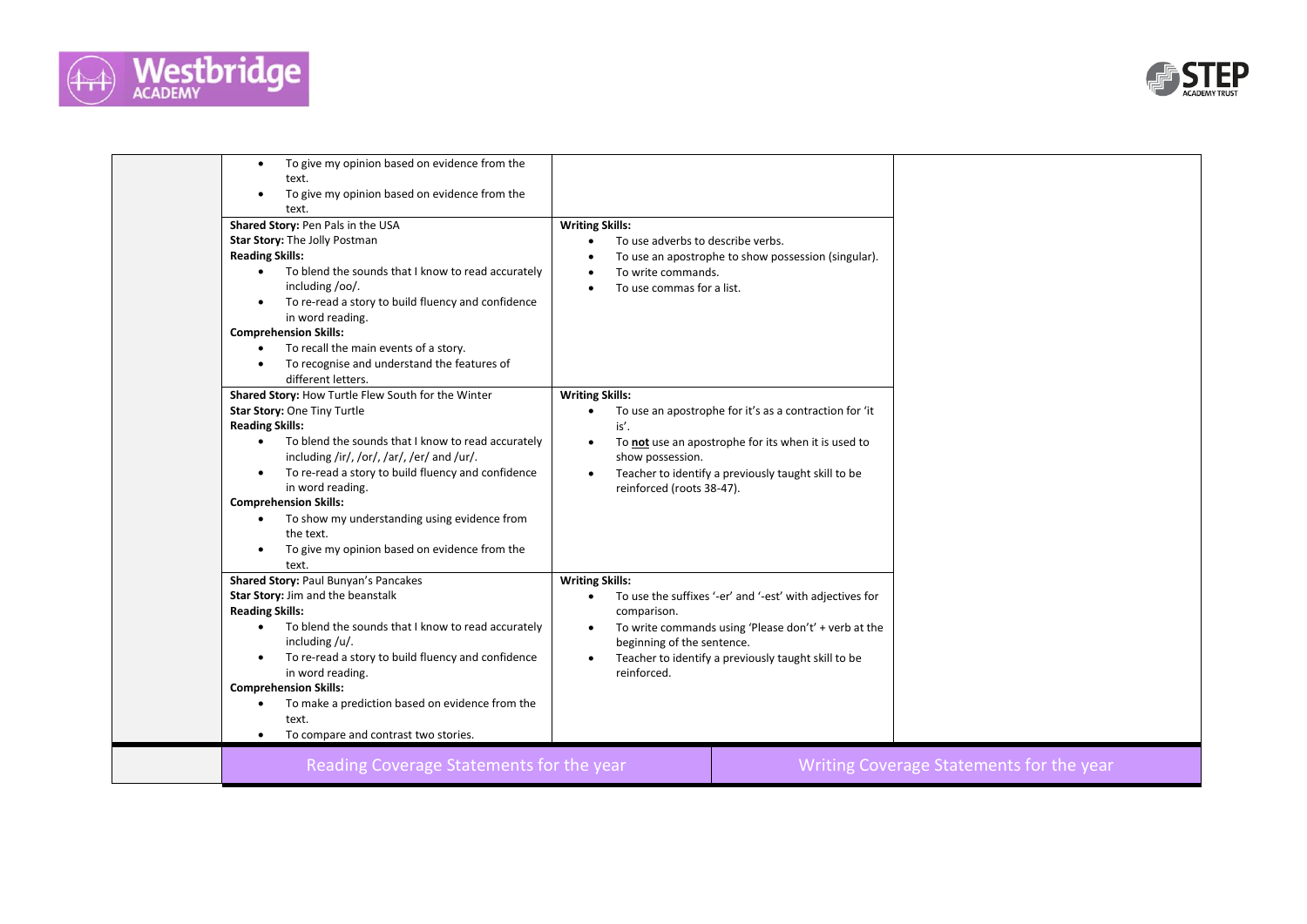